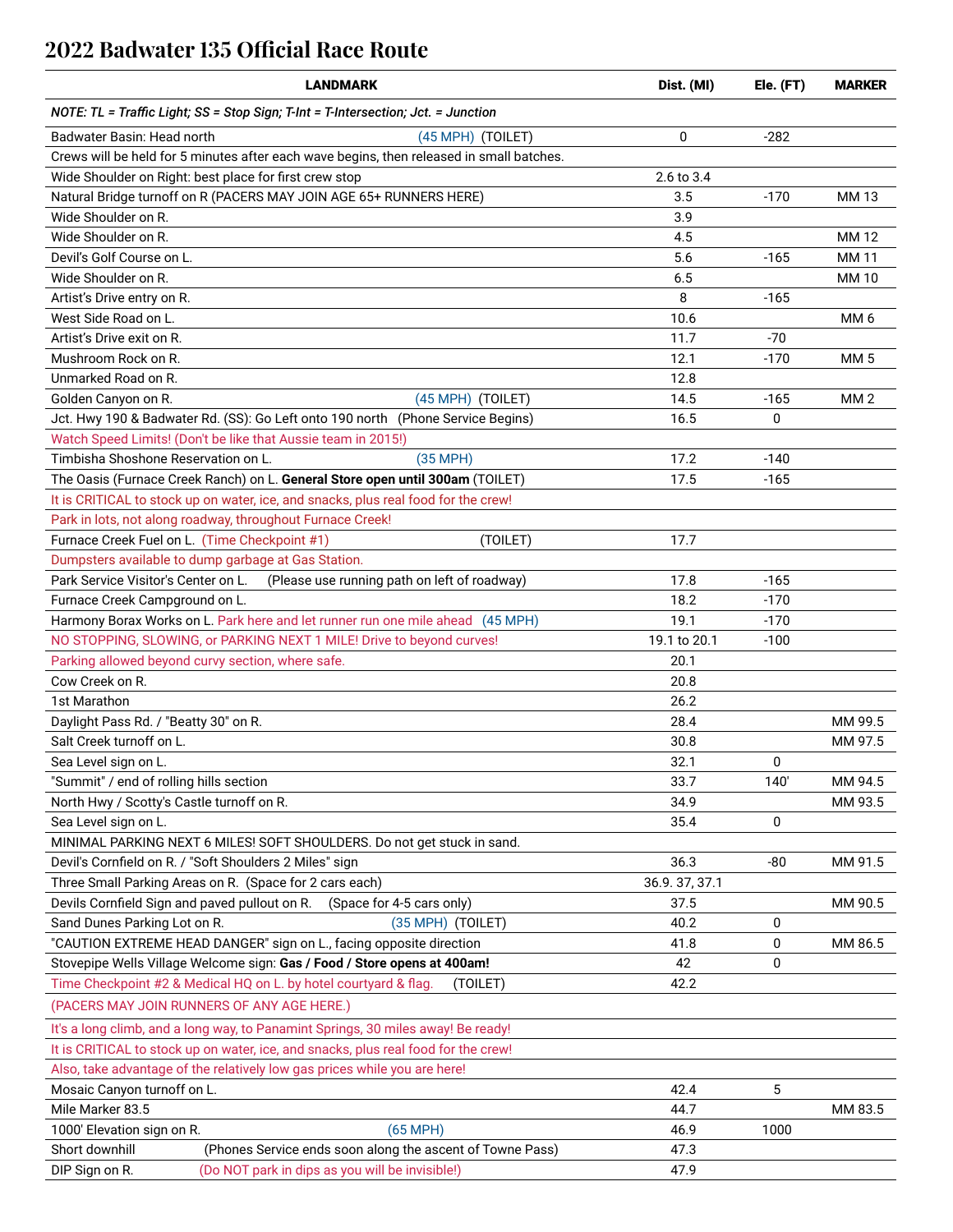| <b>LANDMARK</b>                                                                                     | Dist. (MI)   | Ele. (FT) | <b>MARKER</b> |
|-----------------------------------------------------------------------------------------------------|--------------|-----------|---------------|
| (Do NOT park in dips as you will be invisible!)<br>DIP Sign on R.                                   | 48.5         |           |               |
| 2000' Elevation sign on L.: All racers must pass this location before 1000am                        | 50.8         | 2000      |               |
| Wildrose Station parking lot on R.<br>(TOILET)                                                      | 51.2         | 2450      |               |
| Please park neatly and use designated spaces. Do not park "haphazardly."                            |              |           |               |
| Wildrose Turnoff on L.                                                                              | 51.4         | 2500      | MM 76.5       |
| 2nd Marathon                                                                                        | 52.4         | 2800      | MM 75.5       |
| 3000' Elevation sign on L.                                                                          | 53.6         | 3000      |               |
| 4000' Elevation sign on L. (Nice paved pullout on R., followed by a dip in the road.)               | 56           | 4000      |               |
| Approaching the summit of Towne Pass<br>$(35 \text{ MPH})$                                          | 57.4         |           |               |
| Brake Check parking area on R.                                                                      | 58.9         |           |               |
| Towne Pass Summit sign on R. (Time Checkpoint #3)                                                   | 58.9         | 4956      |               |
| "Downhill Next 9 Miles - 9% Grade" - Begin descent into Panamint Valley                             | 59.6         |           | MM 65.5       |
| 4000' Elevation sign on R. after large paved pullout on R.<br>$(55$ MPH)                            | 61.8         | 4000      |               |
| Check out the amazing view of Mt. Whitney! (100km mark!)                                            | 62           | 3500      |               |
| Paved pullout on L. (9% downhill grade)                                                             | 62.5         |           | MM 65.5       |
| Gravel pullout on L.                                                                                | 63.7         |           | MM 64.5       |
| 3000' Elevation sign on L.                                                                          | 64.1         | 3000      |               |
| Large gravel pullout on R.                                                                          | 64.9         |           |               |
| Large paved pullout on L.                                                                           | 65.3         |           |               |
| 2000' Elevation sign on L. (5% downhill grade)<br>$(65 \text{ MPH})$                                | 66.4         | 2000      |               |
| Panamint Dry Lake Bed, east edge; "Soft Shoulder" sign                                              | 68.5         | 1640      |               |
|                                                                                                     | 70.2         | 1750      | MM 58.5       |
| Panamint Valley Road to Trona / Ridgecrest on L.                                                    |              |           |               |
| Panamint Springs Resort: Gas / Mini Mart / Food / Hotel (35 MPH)<br>(TOILET)                        | 72.8         | 1970      | MM 55.5       |
| Time Checkpoint #4 on L. at resort hotel / restaurant, NOT at gas station                           |              |           |               |
| All racers must pass here before 800pm, Tuesday evening                                             |              |           |               |
| Free Showers and Flush Toilets here in "The Cottage" and across street at the campground!           |              |           |               |
| Get water, ice, snacks, and more (pizza, hot dogs, shakes, ice cream) at Gas Station / Mini Mart!   |              |           |               |
| Get REAL FOOD at the Panamint Grill Restaurant at the Resort!                                       |              |           |               |
| WARNING: Parking only allowed in designated locations for next 12.2 miles: follow odometer closely! |              |           |               |
| Also watch for our "Badwater Parking Zone" signs.                                                   |              |           |               |
| 2000' Elevation sign on L.<br>$(55$ MPH)                                                            | 73.4         | 2000      |               |
| Darwin Falls turnoff on L. / "Rock Slide Area" sign on R.                                           | 73.8         | 2500      |               |
| Parking Allowed on R. in gravel pullout with yellow left arrow<br>$(1.7$ from PSR)<br>$(25$ MPH)    | 74.5         |           | MM 53.5       |
| Parking Allowed on R. in small gravel pullout on right<br>(3.3 from PSR)                            | 76.1         |           |               |
| 3000' Elevation sign on L. (end parking allowed zone)                                               | 76.2         | 3000      |               |
| Parking Allowed on R. in large gravel shoulder on right<br>(4.6 from PSR)<br>$(25 \text{ MPH})$     | 77.4 to 77.6 |           |               |
| Parking Allowed in large gravel pullout on L. before left curve<br>(5.3 from PSR)                   | 78.1         |           |               |
| 3rd Marathon at 25 MPH sign with sharp left curve arrow                                             | 78.6         | 3400      | MM 48.5       |
| 4000' Elevation sign on L.<br>$(25 \text{ MPH})$                                                    | 80.7         | 4000      |               |
| <b>Parking Allowed in lot</b><br>Father Crowley's Point on R.<br>(7.9 from PSR)<br>(TOILET)         | 80.75        | 4000      |               |
| Please no sleeping on the ground in parking spaces!<br>(TOILET)                                     |              |           |               |
| Parking Allowed in elevated gravel pullout via small drive on R. (8.8 from PSR)                     | 81.6         |           |               |
| Parking Allowed in wide gravel pullout on R.<br>$(10.5$ from PSR)<br>$(35$ MPH $)$                  | 83.3         |           |               |
| Summit (no sign) Parking Allowed in large gravel pullout on R. (12.2 from PSR)                      | 84.9         |           |               |
| 65 MPH sign on right, just beyond parking zone                                                      | 85.1         |           |               |
| Support vehicles may resume parking wherever it is safe to do so from here onwards.                 |              |           |               |
| Death Valley National Park sign on L.<br>$(65 \text{ MPH})$                                         | 85.5         | 4200      | MM 42.5       |
| Saline Valley Rd. on R. (actual DVNP boundary)                                                      | 86.5         | 4800      | MM 41.5       |
| "Adopt a Highway" sign on R.                                                                        | 88.7         |           | MM 39.5       |
| Darwin turnoff on L.: Time Checkpoint #5                                                            | 90.7         | 5050      | MM 37.5       |
| All racers must pass here by 500am, Wednesday morning                                               |              |           |               |
| Adopt-a-Highway sign facing opposite direction                                                      | 92.7         |           | MM 35.5       |
| Talc City Road on R.                                                                                | 93.5         |           |               |
| Gravesite on R. (white cross on elevated area)                                                      | 96.9         | 4100      |               |
| "Rock Slide" sign on R.                                                                             | 99.9         |           |               |
| Pass through narrow area known locally as "Gunsite Notch"<br>(Phone Service Begins soon afterwards) | 100 miles!   | 4000      |               |